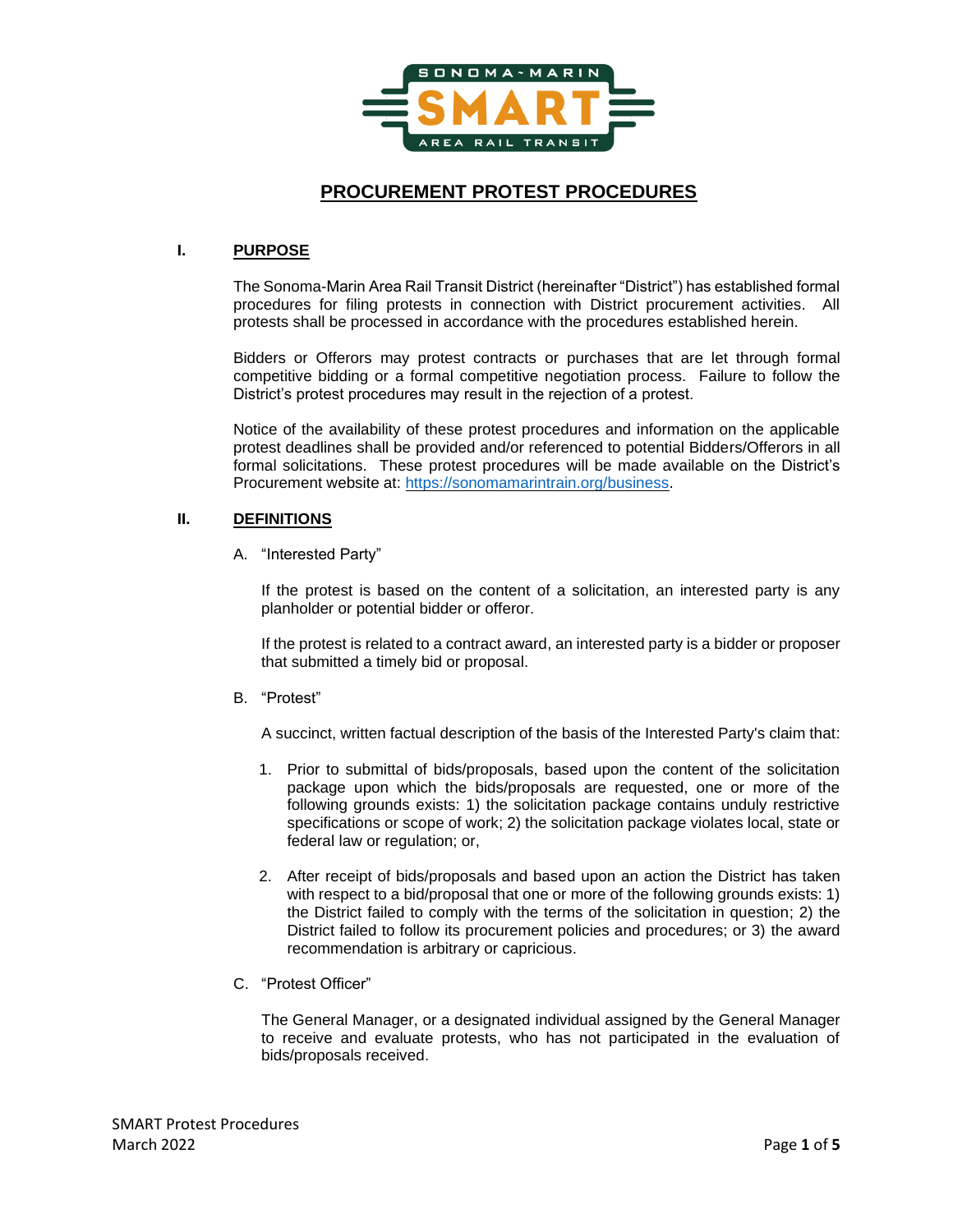## **III. TYPES OF PROTESTS**

Protests may be filed with the District on different grounds, either prior to submittal of bids/proposals, based upon the content of the solicitation package or after receipt of bids/proposals, based upon some action the District has taken with respect to a bid/proposal other than the content of the solicitation package.

## **A. Content-Based Protests**

Protests may be submitted before bids/proposals are due upon specific allegations of one or more of the following grounds:

- 1. The Solicitation package contains unduly restrictive specifications or scope of work; or
- 2. The Solicitation package violates local, state, or federal law or regulation.

## **B. Non-Content-Based Protests**

Protests submitted after bid/proposals are due and after a District action relating to the selection of a Consultant/Contractor must be based upon specific allegations of one or more of the following grounds:

- 1. The District failed to comply with the terms of the solicitation in question; or
- 2. The District failed to follow its procurement policies and procedures; or
- 3. The District's award recommendation is arbitrary or capricious.

## **IV. ELIGIBILITY TO SUBMIT A PROTEST**

In order to file a valid protest of a contract award, a protestor must be considered an "Interested Party" as defined in Section II "Definitions".

## **V. CONTENT OF PROTESTS**

In order for a protest to be considered, the submittal must meet each of the following criteria:

- A. Must be submitted on a timely basis. "Timely" is defined in Section VI entitled "Timeliness of Protests".
- B. Must be mailed or hand-delivered to:

Sonoma-Marin Area Rail Transit District (SMART) Attn: Protest Officer 5401 Old Redwood Hwy, Suite 200 Petaluma, CA 94954

- C. Must be submitted in writing.
- D. Must identify the Solicitation Number and Solicitation Title being protested.
- E. Must identify the name and address of the protestor.

For Non-Content Based Protests, if the name or address is different than that shown on any bid or proposal of the protestor, the protest must include a reference to the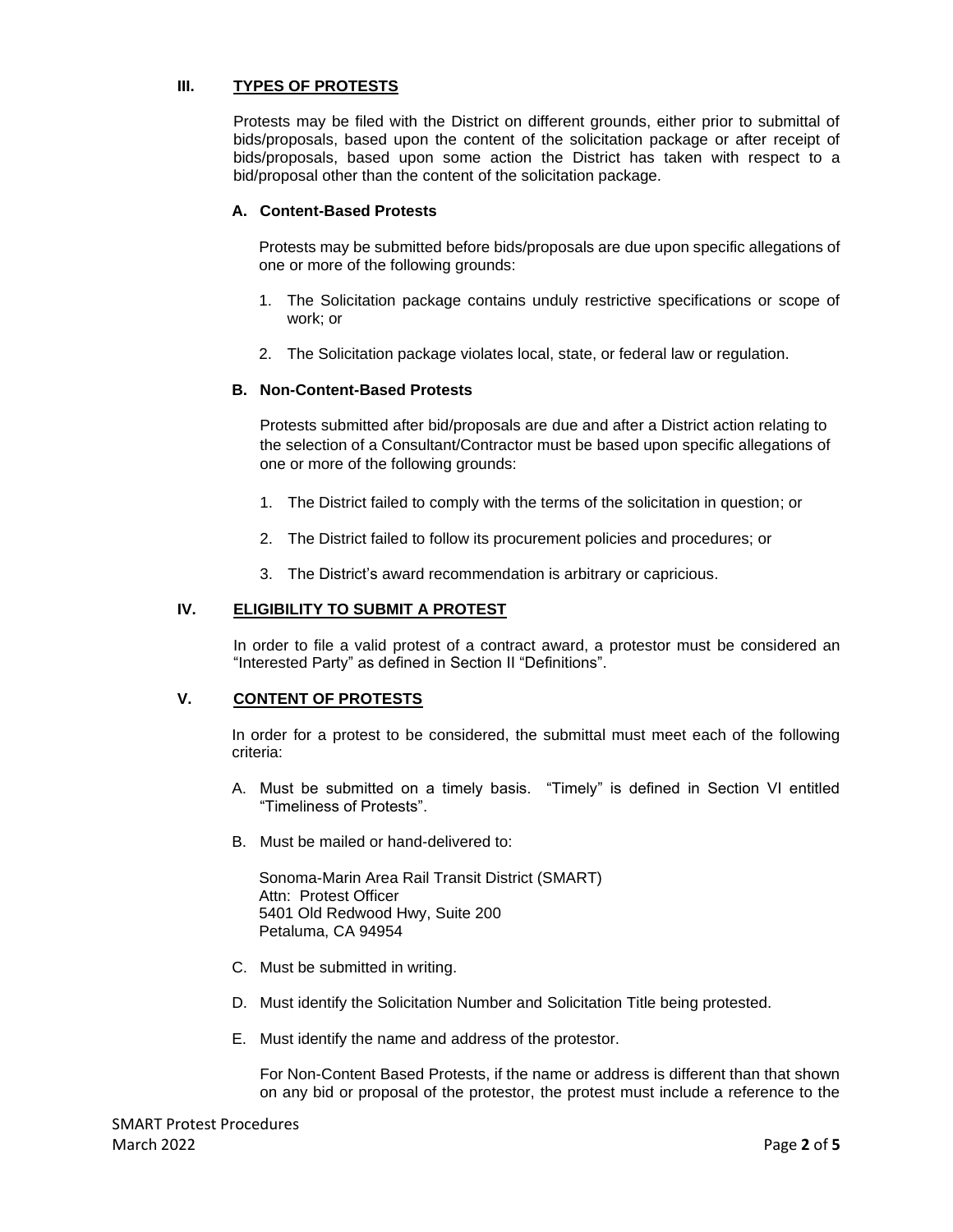original name and/or address. Because standing to protest may be an issue, protests filed under a name other than the name stated on the bid or proposal submitted should indicate the basis supporting standing to protest.

- F. Must include a full and complete statement specifying in detail the grounds for the protest, including identification of any laws, regulations, or procedures violated, and providing all pertinent facts in support of the protest.
- G. Must include all supporting documentation for each material issue raised in the protest.
- H. Must identify the specific remedy requested by the protestor.
- I. Must be signed by the authorized individual or representative of the "Interested Party".

*The District reserves the right to waive minor, non-substantive, or trivial deficiencies in a protest in its sole discretion.*

## **VI. TIMELINESS OF PROTESTS**

In order to be considered timely, a protest of a procurement action must be filed after a solicitation is issued and meet the following time constraints:

## **A. Content-Based Protests**

1. Protests Not Relating to a Solicitation for Negotiated Procurements Subject to PCC §20216-20217 or PCC §20355.7:

Protests based upon the content of the solicitation must be received by the District not later than five (5) calendar days before the bid or proposal due date.

2. Protests Relating to a Solicitation for Negotiated Procurements Subject to PCC §20216-20217 or PCC §20355.7:

Protests based upon the content of the solicitation must be submitted within ten (10) calendar days after the solicitation is first advertised. If the protest is denied, the protest may be renewed by refiling the protest with the District within fifteen (15) calendar days after the staff recommendation for award has been made public.

#### **B. Non-Content-Based Protests**

1. Protests Not Relating to a Solicitation for Negotiated Procurements Subject to PCC §20216-20217 or PCC §20355.7:

Protests based upon grounds other than the content of the solicitation must be received by the District within five (5) calendar days after the District's Notice of Intent to Award has been issued.

2. Protests Relating to a Solicitation for Negotiated Procurements Subject to PCC §20216-20217 or PCC §20355.7:

Protests based upon grounds other than the content of the solicitation must be received by the District within fifteen (15) calendar days after the District's Notice of Intent to Award has been issued. If the 15th calendar day falls on a weekend or legal holiday, the protest period ends at 5:00 p.m. (Pacific) the following business day.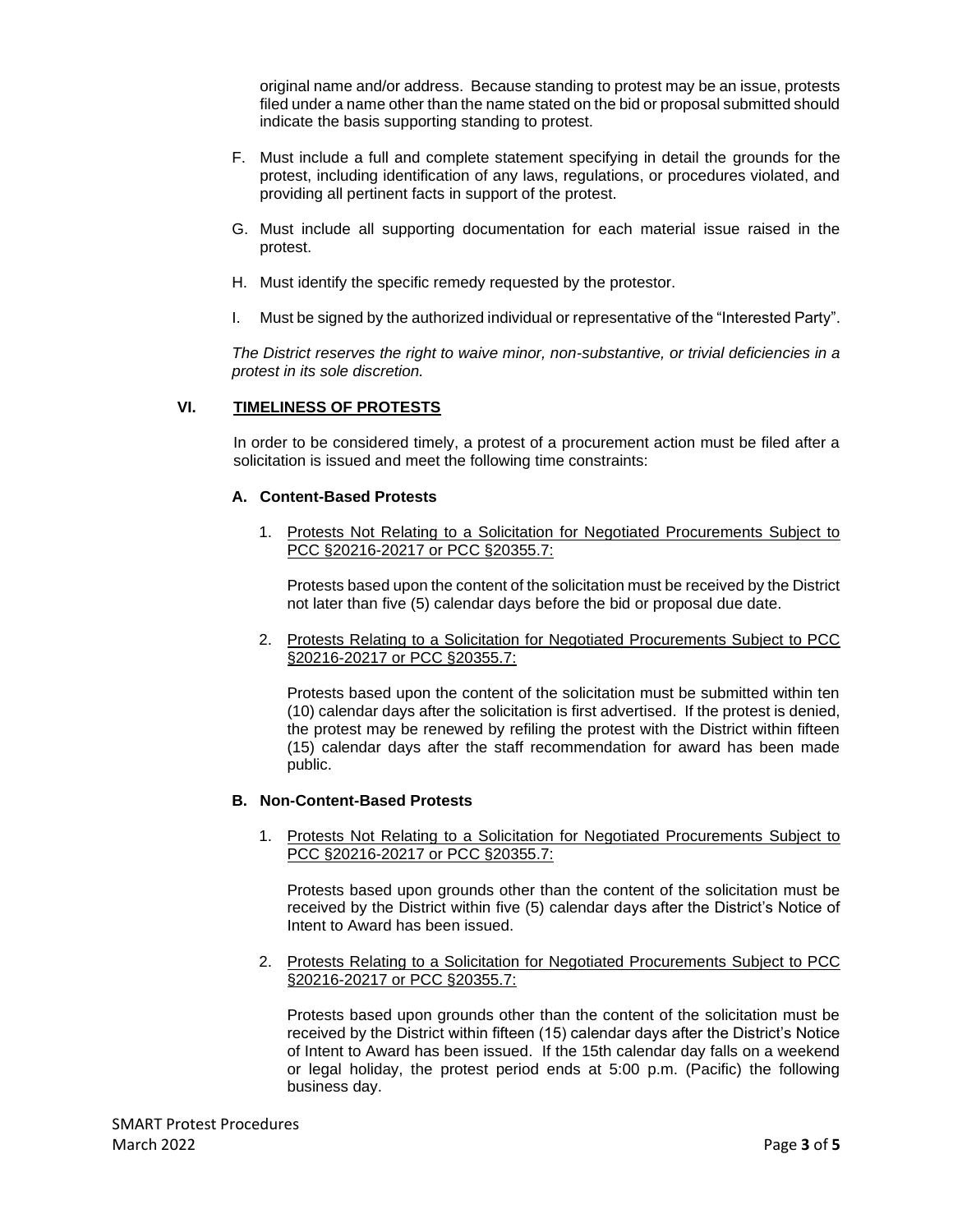## **VII. PROCESSING OF PROTESTS**

Protests shall be processed as follows:

- a. The Protest Officer will review the protest submitted to determine if the protest is timely and meets the criteria identified in Section V "Content of Protests".
- b. If the protest is not timely or does not meet the required criteria, the Protest Officer is not required to respond to the protest and the protest shall be denied on that basis.
- c. If the protest is determined to be timely and meets the required criteria, the following actions will be initiated:
	- i. The Protest Officer will review the protest and all supporting documentation and information. At the Protest Officer's discretion, they may meet, either in person or over the telephone, with the Protestor to discuss the protest and/or perform any additional fact finding deemed appropriate.
	- ii. Following review of the protest and the facts presented, the Protest Officer will issue a written determination regarding whether the protest should be denied or upheld. For all protests not relating to a Solicitation for negotiated procurements subject to PCC §20216-20217 or PCC §20355.7:, the Protest Officer's determination is final.
	- iii. For content-based protests relating to a Solicitation for negotiated procurements subject to PCC §20216-20217 or PCC §20355.7, the District shall issue a written decision on the protest prior to opening proposals. In the event of an adverse determination, Protestors shall have an opportunity to appear and/or be heard before the Board of Directors prior to the opening of proposals. Requests to be heard by the Board of Directors must be received by the District within five (5) calendar days of being issued the Protest Officer's determination.
	- iv. For non-content-based protests relating to a Solicitation for negotiated procurements subject to PCC §20216-20217 or PCC §20355.7, the District shall issue a written decision on the protest prior to final award. In the event of an adverse determination, Protestors shall have an opportunity to appear and/or be heard before the Board of Directors prior to the final award. Requests to be heard by the Board of Directors must be received by the District within five (5) calendar days of being issued the Protest Officer's determination.
- d. In the event that the Protest Officer issues an adverse determination regarding a protest submitted relating to a Solicitation for negotiated procurements subject to PCC §20216-20217 or PCC §20355.7 and a Protestor requests a board appearance, the process will be as follows:
	- i. The Protest Officer will prepare a report for the Board of Directors, which shall include a copy of the original protest filed and the Protest Officer's determination.
	- ii. District staff shall notify the Protestor of the date and time that the Board shall consider the matter and the Protestor shall have the opportunity to appear and be heard before the Board.